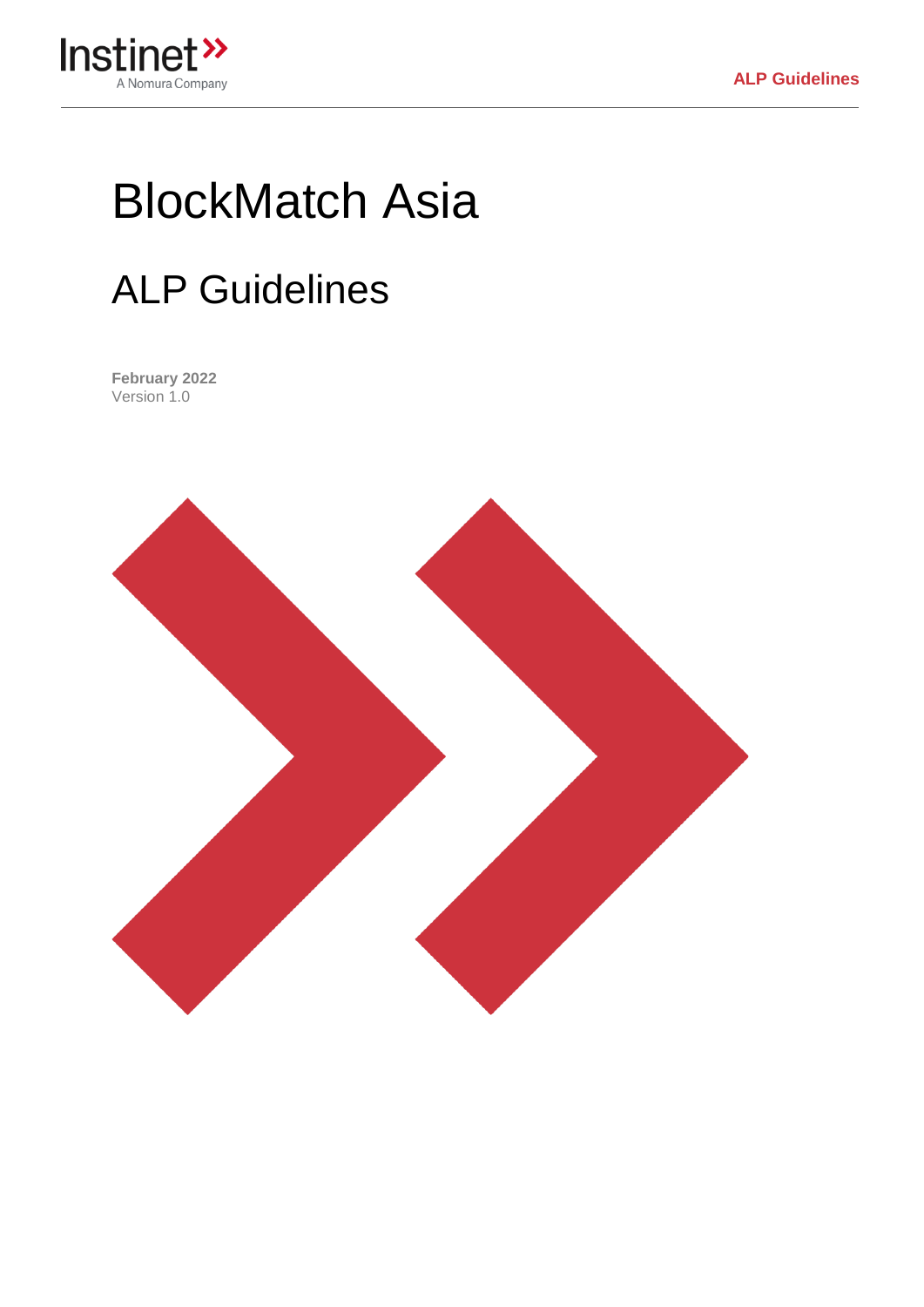

## **Contents**

| 1              |      |                |  |  |  |  |
|----------------|------|----------------|--|--|--|--|
| 2              |      |                |  |  |  |  |
| 3              |      |                |  |  |  |  |
|                | 3.1  |                |  |  |  |  |
|                | 3.2  |                |  |  |  |  |
|                | 3.3  |                |  |  |  |  |
| 4              |      |                |  |  |  |  |
|                | 4.1  |                |  |  |  |  |
|                | 4.2  |                |  |  |  |  |
|                | 4.3  |                |  |  |  |  |
|                | 4.4  |                |  |  |  |  |
|                | 4.5  |                |  |  |  |  |
|                | 4.6  |                |  |  |  |  |
|                | 4.7  |                |  |  |  |  |
| 5              |      |                |  |  |  |  |
| 6              |      |                |  |  |  |  |
|                | 6.1  |                |  |  |  |  |
|                | 6.2  |                |  |  |  |  |
|                | 6.3  |                |  |  |  |  |
| $\overline{7}$ |      |                |  |  |  |  |
|                | 7.1  |                |  |  |  |  |
|                | 7.2  |                |  |  |  |  |
|                | 7.3  |                |  |  |  |  |
|                | 7.4  |                |  |  |  |  |
|                | 7.5  |                |  |  |  |  |
|                | 7.6  | 11<br>Priority |  |  |  |  |
|                | 7.7  |                |  |  |  |  |
|                | 7.8  |                |  |  |  |  |
|                | 7.9  |                |  |  |  |  |
|                | 7.10 |                |  |  |  |  |
|                | 7.11 |                |  |  |  |  |
|                | 7.12 |                |  |  |  |  |
| 8              |      |                |  |  |  |  |
|                | 8.1  |                |  |  |  |  |
|                | 8.2  |                |  |  |  |  |
|                | 8.3  |                |  |  |  |  |
|                | 8.4  |                |  |  |  |  |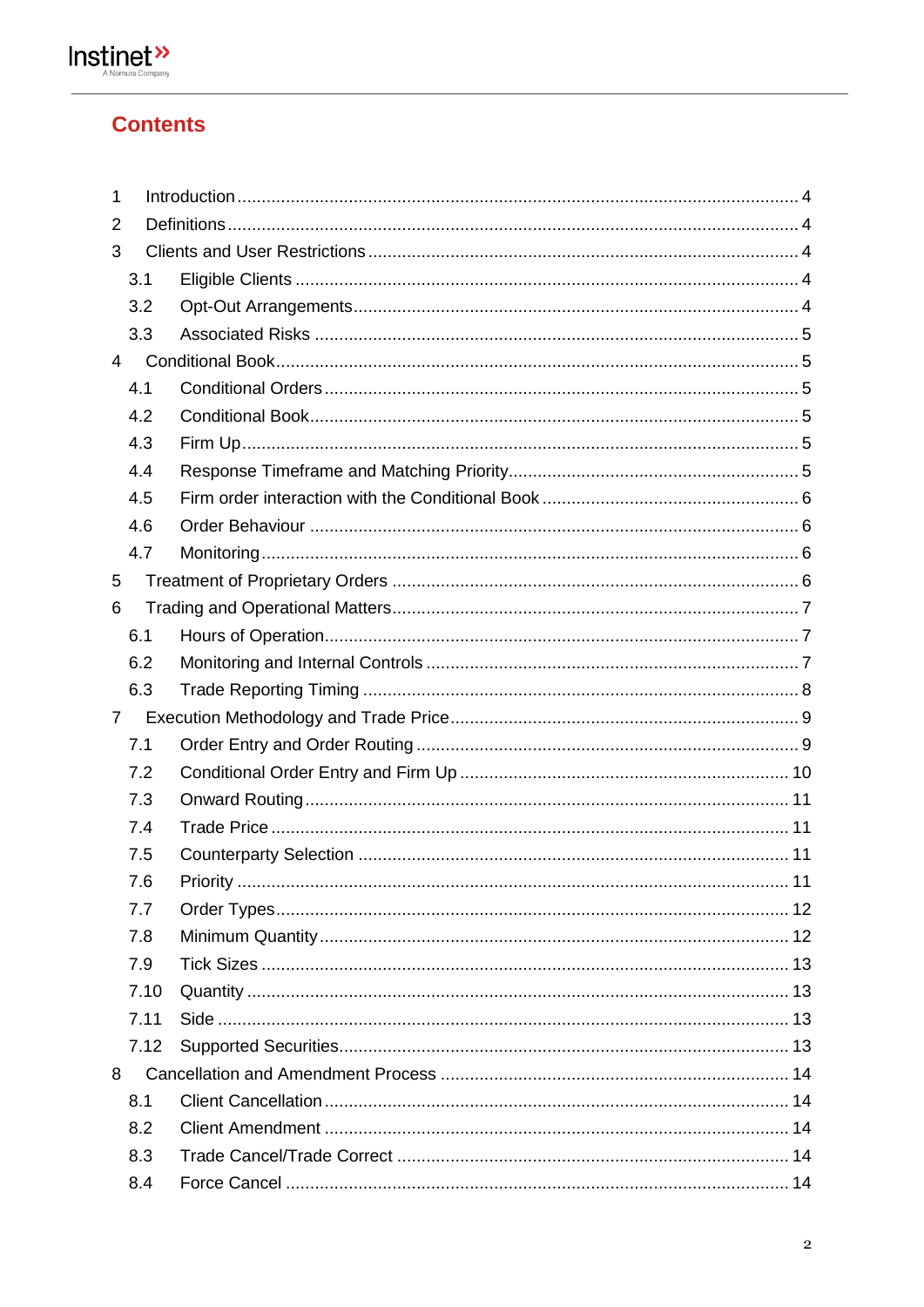

| 9  |  |  |  |  |
|----|--|--|--|--|
| 10 |  |  |  |  |
|    |  |  |  |  |
|    |  |  |  |  |
|    |  |  |  |  |
|    |  |  |  |  |
|    |  |  |  |  |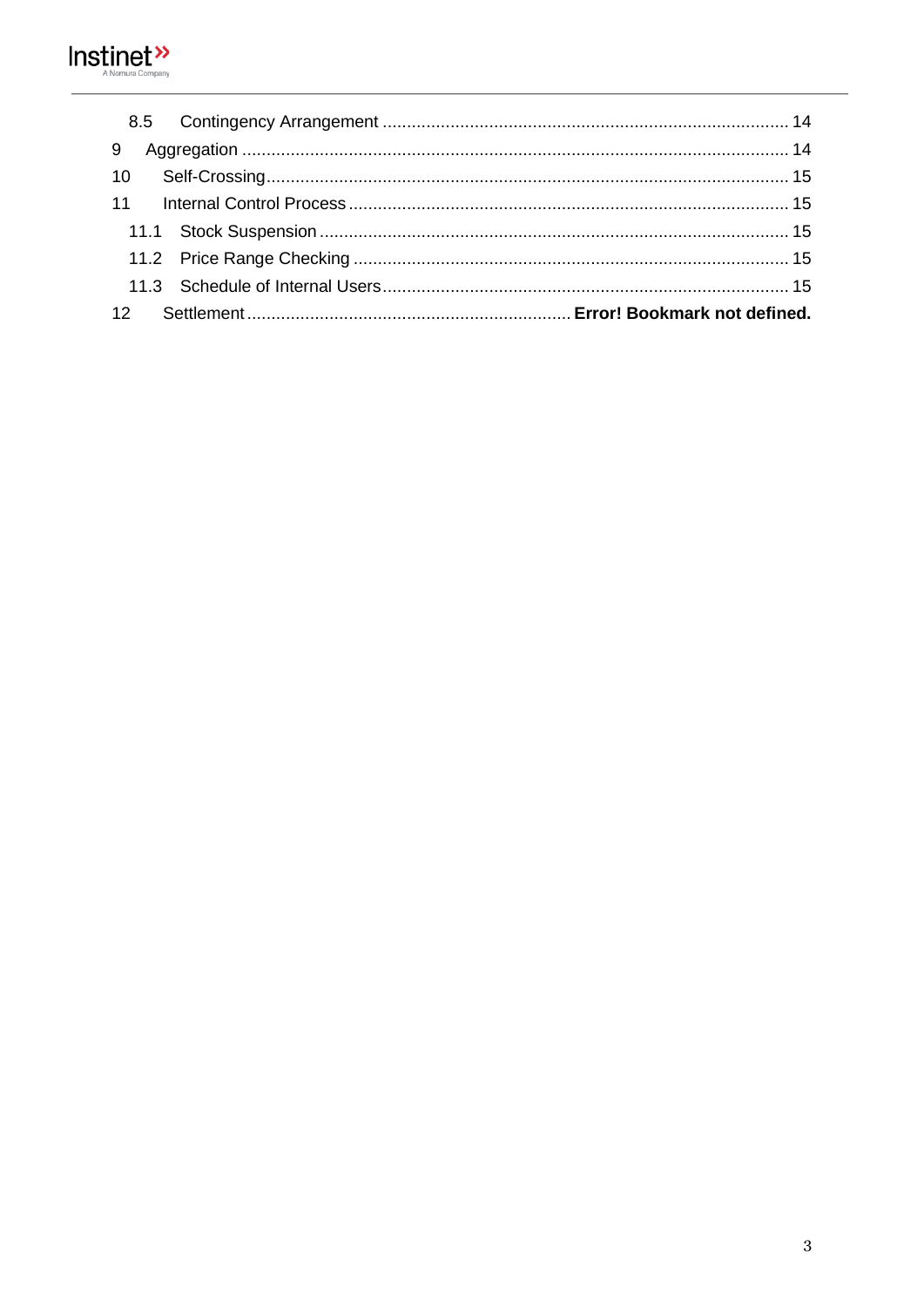## <span id="page-3-0"></span>**1 Introduction**

Instinet Pacific Limited ("Instinet") – CE No. ABB038 – operates an Alternative Liquidity ("ALP") for Hong Kong listed securities pursuant to its Securities and Futures Commission ("SFC") Type 7 license under the brand name BlockMatch Asia ("BlockMatch"), and is approved as a Recognised Market Operator ("RMO") by the Monetary Authority of Singapore ("MAS") under the Securities and Futures Act (Cap. 289).

This document is Instinet's ALP Guidelines ("Guidelines") written to ensure Instinet's adherence to the SFC Paragraph 19 of the Code of Conduct for Persons Licensed by or Registered ("Paragraph 19") with the SFC ("the Code") and specifically Schedule 8 of the Code; and MAS Guidelines on the Regulation of Markets and recognition conditions for Instinet's RMO status.

## <span id="page-3-1"></span>**2 Definitions**

| "Alternative Liquidity Pool or ALP": | is defined in Paragraph 19;                             |
|--------------------------------------|---------------------------------------------------------|
| "Conditional Orders":                | is defined as in Paragraph 4.1 of this document         |
| "Group of companies":                | shares the definition as in Part 1 of Schedule 1 of the |
|                                      | Securities and Futures Ordinance ("the SFO");           |
| "Firm up":                           | is as defined in Paragraph 4.3 of this document         |
| "Proprietary Order":                 | is as defined in Paragraph 19;                          |
| "Qualified Investor":                | is as defined in Paragraph 19;                          |
| "User":                              | is as defined in Paragraph 19.                          |

## <span id="page-3-2"></span>**3 Clients and User Restrictions**

#### <span id="page-3-3"></span>**3.1 Eligible Clients**

Only "Qualified Investors" are able to trade in BlockMatch, subject to approval and acceptance of this Guide and the Terms of Business. Orders from clients who are not authorised to trade are rejected. Clients must also ensure that their underlying clients are Qualified Investors. In respect of investors in Singapore, Instinet shall only allow professional investors, accredited investors and expert investors to trade directly on its organised markets.

Instinet reserves the right to limit access to or prohibit the use of BlockMatch at its own discretion.

#### <span id="page-3-4"></span>**3.2 Opt-Out Arrangements**

Client configurations can easily be changed to opt-out of interaction with BlockMatch and opt-out requests should be directed to your Instinet relationship manager. Clients can use Counterparty Selection functionality to tailor interaction with specific profiles of counterparty. A description of Counterparty Selection is found at 7.5, and requests can also be directed to your Instinet relationship manager.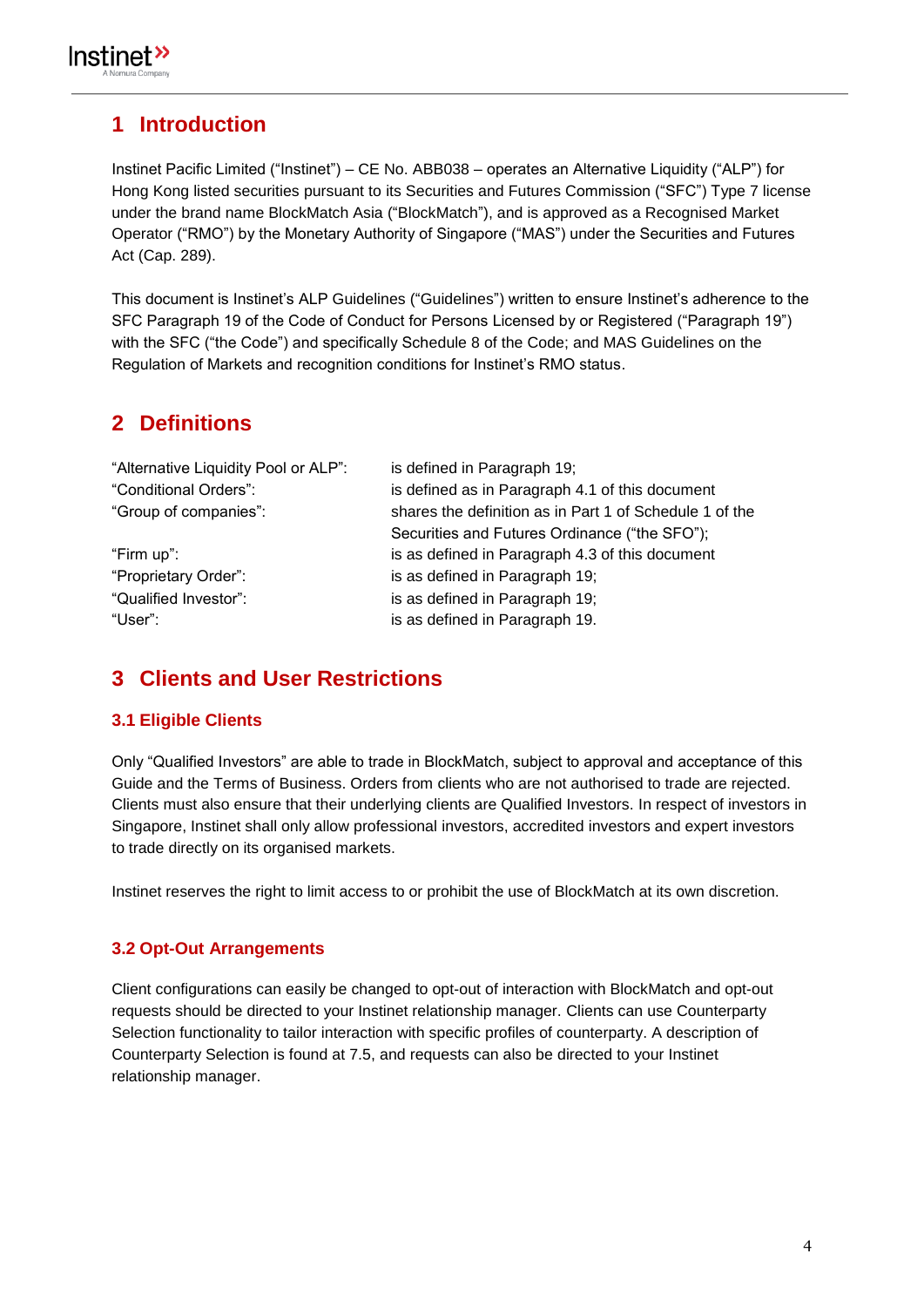

#### <span id="page-4-0"></span>**3.3 Associated Risks**

Given the agency nature of Instinet's business there are limited risks of which the client should be aware. Instinet is keen to ensure that the BlockMatch product is valued by all clients, and as such, we provide access to a wide spectrum of liquidity. Clients can choose to opt out of interaction with particular types of counterparty. In particular, users who do not wish to interact with Liquidity Providers can use Counterparty Selection functionality as set out at 7.5, and in addition can use minimum quantity to filter out smaller orders.

Instinet receives price feeds from Stock Exchange of Hong Kong<sup>1</sup> ("SEHK"), or other market data vendors we consider reliable. In exceptional circumstances pricing information may be delayed due to reasons beyond Instinet's control, which may result in orders being matched in BlockMatch outside the prevailing best bid and ask on SEHK.

## <span id="page-4-1"></span>**4 Conditional Book**

#### <span id="page-4-2"></span>**4.1 Conditional Orders**

A non-binding order which is submitted to the Blockmatch Conditional book. Upon BlockMatch identifying matchable contra liquidity, the order submitter receives an electronic message request ("notification") from BlockMatch to send a firm order for execution in the BlockMatch Limit Crossing Book.

#### <span id="page-4-3"></span>**4.2 Conditional Book**

The Conditional Book holds conditional orders and manages the identification and notification of contra liquidity. Conditional orders are pegged to the mid-point of the exchange best bid/offer, and are therefore prioritised by size, time. No matching takes place within the Conditional Book and all firmed up orders are executed within the BlockMatch Limit Crossing Book.

#### <span id="page-4-4"></span>**4.3 Firm Up**

In the event the Conditional Book identifies potential contra side interest, users will receive notification of the potential trading opportunity with an invitation to firm up. The notification displays symbol and the users own size and side, however does not display any details of the contra order or identity of the counterparty. Unmarketable conditional orders, or orders which cannot meet a contra order's minimum quantity requirements are not eligible to receive a notification message.

#### <span id="page-4-5"></span>**4.4 Response Timeframe and Matching Priority**

Users have 2 seconds to respond to a notification message and send a firm order to the BlockMatch Limit Crossing Book. All orders injected into the BlockMatch Limit Crossing Book are matched on a price, size, time basis.

 $\overline{a}$ <sup>1</sup> Owned and operated by Hong Kong Exchanges and Clearing Limited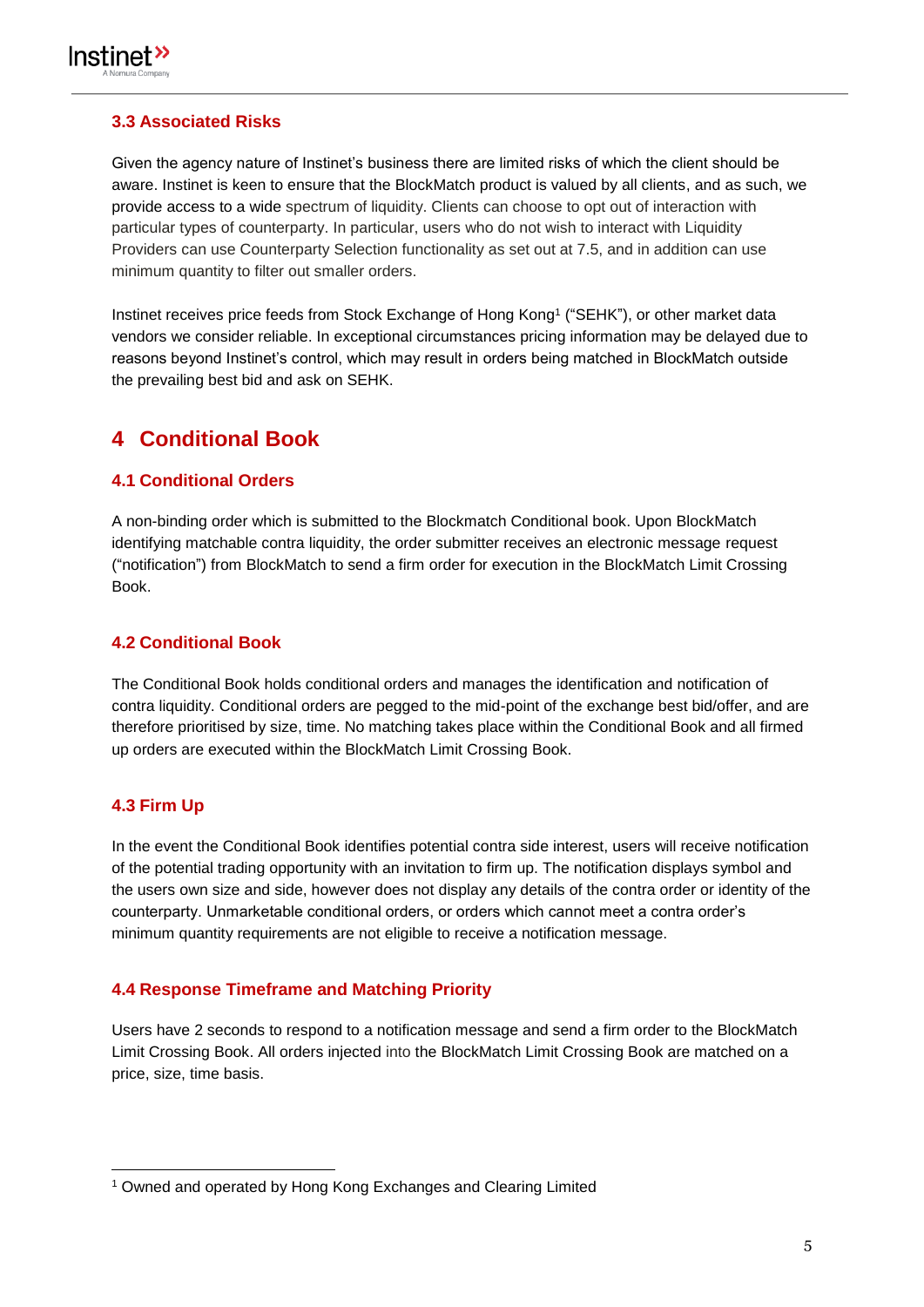

#### <span id="page-5-0"></span>**4.5 Firm order interaction with the Conditional Book**

Resting orders in the BlockMatch Limit Crossing Book can elect to interact with conditional orders using FIX Tag 7098 MatchInst, which flags the order to the Conditional Book. When the Conditional Book is looking for contra liquidity, it therefore can see any conditional orders, and those firm orders which have been flagged. Questions or requests regarding tagging of firm orders can be directed to your Instinet relationship manager.

#### <span id="page-5-1"></span>**4.6 Order Behaviour**

Any order that is injected into the BlockMatch Limit Crossing Book can execute against any marketable contra liquidity, subject to its limit price and any minimum quantity applied. This includes conditional order firm ups, orders received as a late response to a firm up request, and any resting firm orders. To ensure service integrity, Instinet will monitor timing of responses to firm up requests alongside monitoring described at 4.7.

#### <span id="page-5-2"></span>**4.7 Monitoring**

In monitoring the response rate to conditional orders, and limit the potential for information leakage, Instinet personnel will evaluate, on an ongoing basis for each trading day, the firm up rate for each client. Where a client's firm up rate falls below a defined % for the relevant trade date, Instinet will take appropriate steps to ensure service integrity.

## <span id="page-5-3"></span>**5 Treatment of Proprietary Orders**

Instinet is an agency only broker and therefore does not have any of its own proprietary orders that access BlockMatch. Within BlockMatch, the matching logic prioritises agency orders over principal meaning for example where two orders are resting at the same price level, the agency order has queue priority over the principal order, irrespective of time entered. Instinet monitors matching priority of orders on a post trade basis to ensure fair treatment and service integrity.

Instinet is wholly owned by Nomura Holdings Inc. Some Nomura entities under the same ownership, whilst treated the same as any other client at Instinet, are treated as "proprietary" under the broad definitions in the Code and the SFO (Cap 571). If any of these Nomura entities access BlockMatch, irrespective of the time when their orders are placed, the matching logic prioritises agency orders over principal orders.

In addition, Instinet uses Counterparty Selection profile tagging should clients wish to opt out of any interaction with principal orders.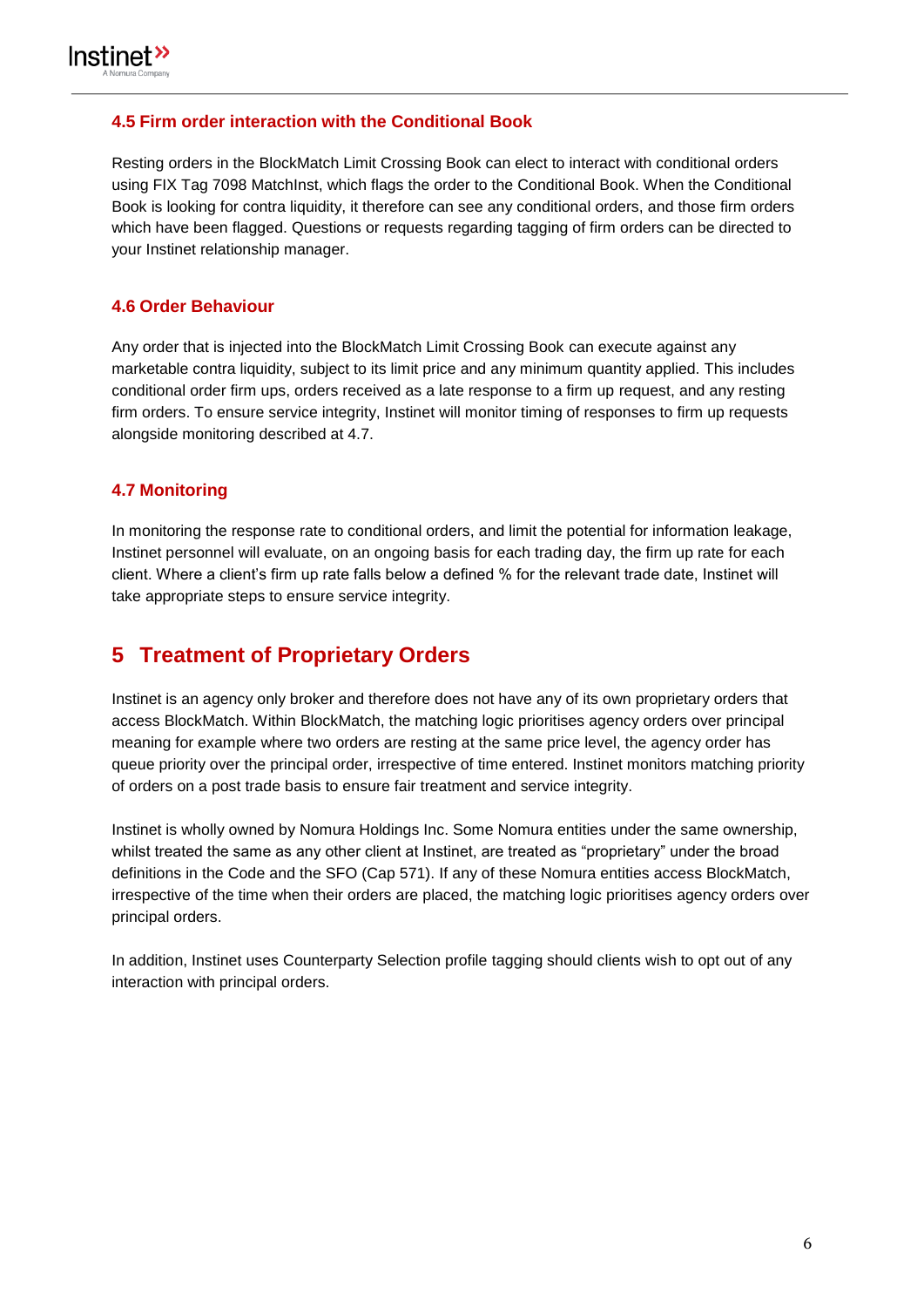## <span id="page-6-0"></span>**6 Trading and Operational Matters**

#### <span id="page-6-1"></span>**6.1 Hours of Operation**

SEHK opening hours for normal trading hours are as follows:

| <b>Time</b>     | <b>Session</b>                        |
|-----------------|---------------------------------------|
| $09:00 - 09:30$ | Pre-open Session                      |
| $09:30 - 12:00$ | Morning Continuous Trading            |
| $12:00 - 13:30$ | <b>Extended Morning Session</b>       |
| $13:00 - 16:00$ | Afternoon Continuous Trading          |
| $16:01 - 16:10$ | Closing Auction (for eligible stocks) |

On Lunar New Year's Eve, Christmas Eve and New Year's Eve, trading hours are cut short to half a day with trading ceasing at 12:30. There will be no trading on New Year's Day and other public holidays in Hong Kong.

There are also other special circumstances such as typhoons where the exchange is closed or has shortened trading hours.

BlockMatch operates two distinct books; a regular Limit Crossing order book, and a Market-On-Close order book. In addition, BlockMatch provides a Conditional Book for management of conditional orders, and matching of conditional orders takes place within the Limit Crossing book. Each book operates under the following hours:

| <b>Book</b>             | <b>Operating Hours</b> | <b>Comments</b>                                   |  |
|-------------------------|------------------------|---------------------------------------------------|--|
| <b>Conditional Book</b> | $09:30 - 16:00$        | Holds conditional orders, identifies contra       |  |
|                         |                        | liquidity and requests firm up.                   |  |
| <b>Limit Crossing</b>   | $09:30 - 16:00$        | Orders can only cross once Continuous trading     |  |
|                         |                        | at SEHK commences at 09:30.                       |  |
| Market-On-Close         | $07:30 - 18:30$        | Orders will cross with an indicative price        |  |
|                         |                        | (previous close) and then re-price to the closing |  |
|                         |                        | price once it is published.                       |  |

#### <span id="page-6-2"></span>**6.2 Monitoring and Internal Controls**

Instinet operates appropriate system controls to ensure the fair and orderly functioning of Block Match including for example the treatment of proprietary orders, execution methodology, Counterparty Selection and matching priority as set out in this document.

Instinet conducts monitoring of matching priority on a post trade basis to ensure fair treatment of agency orders over principal orders, and Instinet conducts monitoring of Counterparty Selection settings on a post trade basis to ensure integrity and accuracy of those settings.

Monitoring of conditional firm up requests and responses is stated at 4.7 and where relevant Instinet will take steps to ensure service integrity. 3.3 sets out that clients who do not wish to interact with Liquidity Provider orders, can do so by using Counterparty Selection as described at 7.5.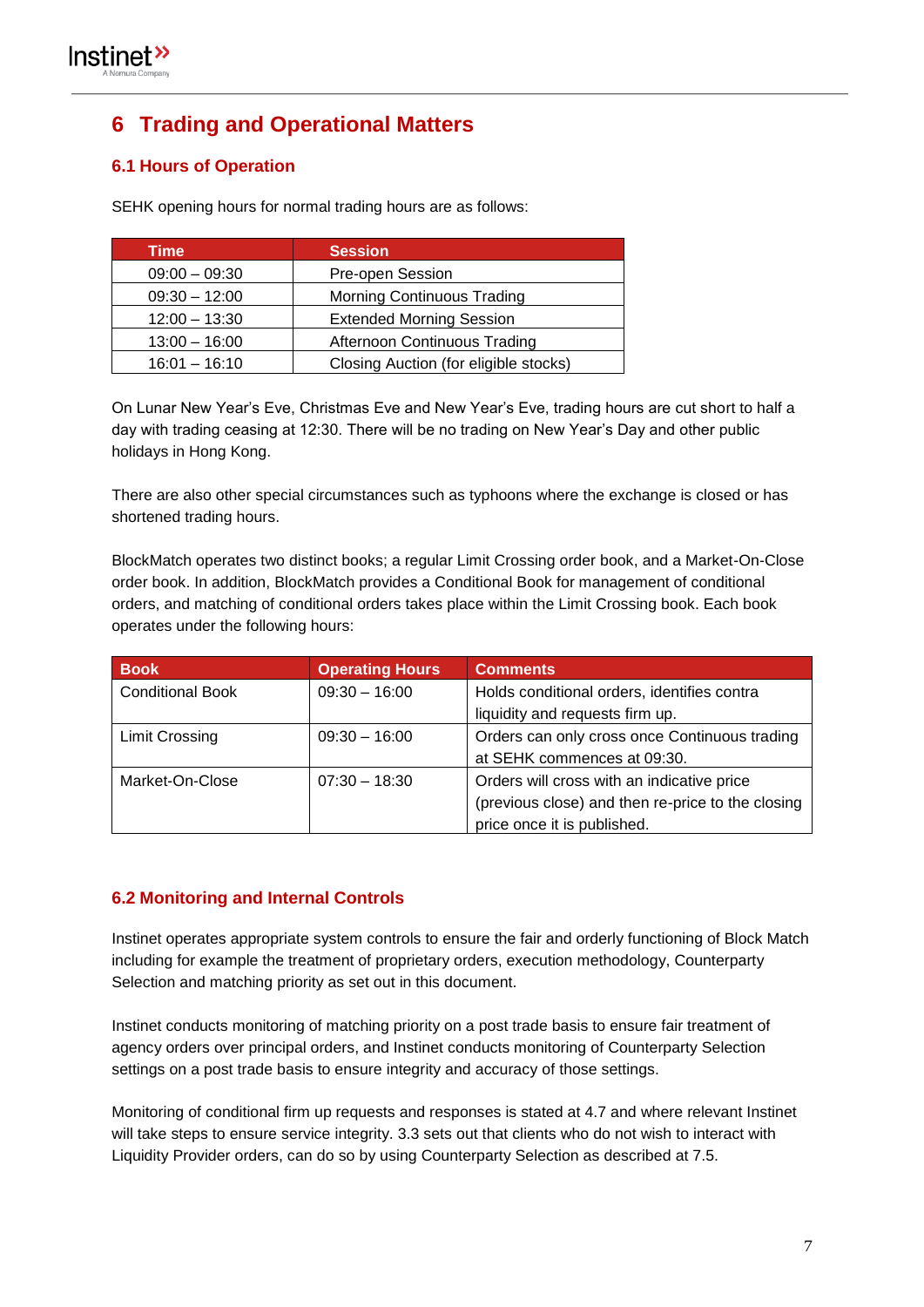Management of conflicts of interests is mitigated by:

- Opt-out arrangements. Clients can opt-out of interaction with BlockMatch, and can also opt-out of interaction with particular categories of client, and;
- Within Instinet, real-time visibility of BlockMatch (including pre-trade order level data) is restricted to a need to know basis.
- Monitoring of executions on a post trade basis to ensure integrity of agency over principal.

#### <span id="page-7-0"></span>**6.3 Trade Reporting Timing**

Off exchange transactions that occur during market hours are required to be reported to SEHK within 1 minute. Transactions concluded outside SEHK trading hours are reported to the Exchange within the order input period of the Pre-opening session or the first 15 minutes of the commencement of Continuous trading.

Instinet will report all BlockMatch transactions as soon as the SEHK system is available for reporting.

<span id="page-7-1"></span>

| <b>Book</b>                              | <b>Time of Trade</b> | <b>Reporting time</b> | <b>Comment</b>                            |  |
|------------------------------------------|----------------------|-----------------------|-------------------------------------------|--|
| $09:30 - 16:00$<br>Conditional           |                      | Immediately after the | Trades entered at 12:00-13:00 report      |  |
| <b>Book</b>                              |                      | trade is executed.    | after 13:00:30.                           |  |
| <b>Limit Crossing</b><br>$09:30 - 16:00$ |                      | Immediately after the | Trades entered at 12:00-13:00 report      |  |
| <b>Book</b>                              |                      | trade is executed.    | after 13:00:30.                           |  |
|                                          |                      |                       |                                           |  |
| Market-On-                               |                      | The following trading | These trades are reported to the          |  |
| Close Book                               | 07:30-18:30          | day after 09:01:30.   | exchange with a "previous day indicator". |  |
|                                          |                      |                       | i.e. a previous day's trade, reported the |  |
|                                          |                      |                       | next morning will have the previous day's |  |
|                                          |                      |                       | trade date.                               |  |

The below table states when a BlockMatch trade is reported: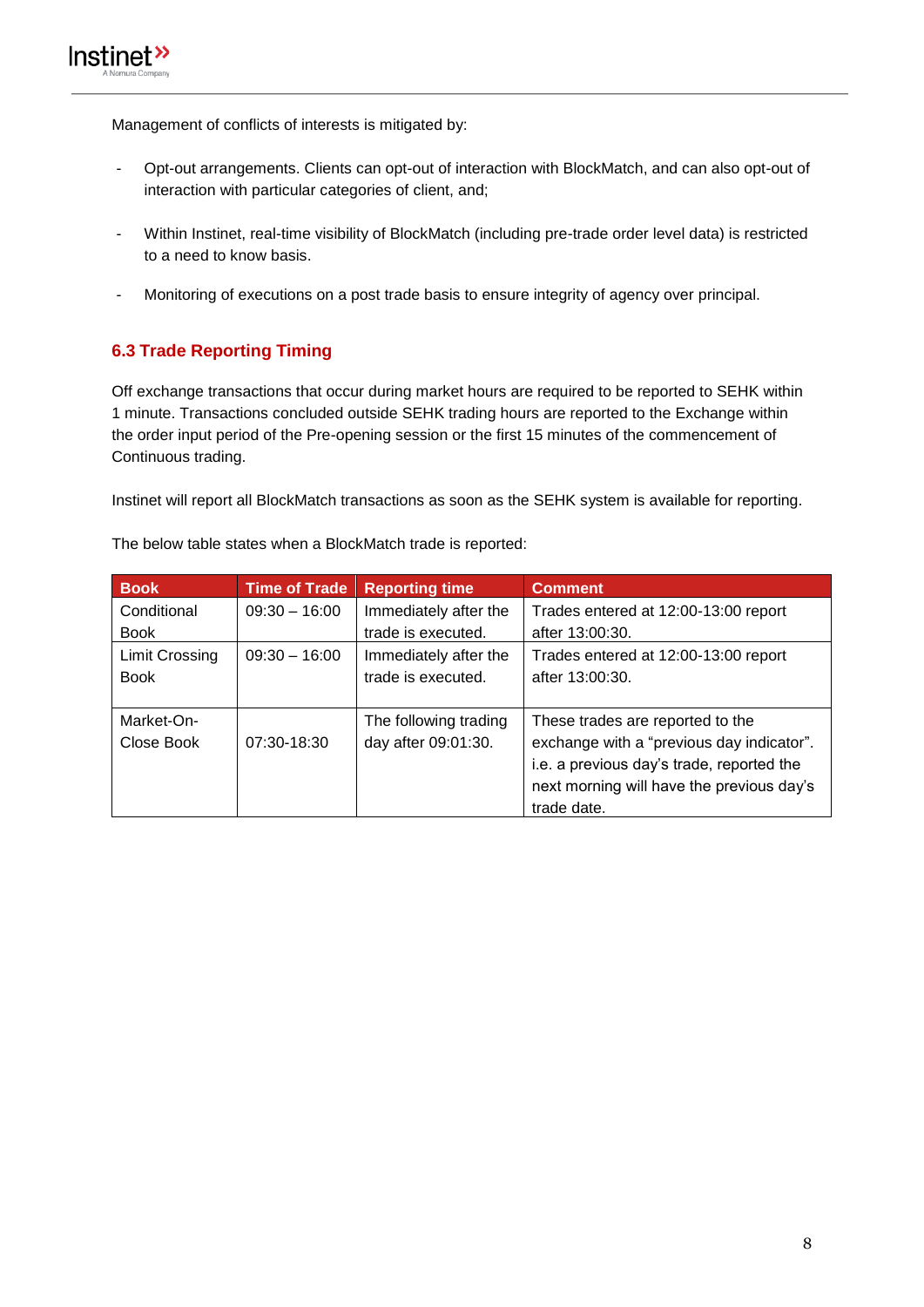## **7 Execution Methodology and Trade Price**

## <span id="page-8-0"></span>**7.1 Order Entry and Order Routing**

| <b>Client</b>     | <b>Routing</b>                                                                                                                                                                |
|-------------------|-------------------------------------------------------------------------------------------------------------------------------------------------------------------------------|
| High touch client | Uses Newport 3, other OMS/EMS or FIX to send orders to coverage trader.<br>Coverage trader uses Newport 3 to access external venues via SOR or<br>Instinet Expert Algorithms. |
| Low touch client  | Sends order via Newport 3, FIX to SOR, or Instinet Experts Algorithms.                                                                                                        |

Instinet High Touch and Low Touch to BlockMatch



| <b>Client</b>                  | <b>Routing</b>                                           |
|--------------------------------|----------------------------------------------------------|
| Third Party Broker             | Uses own SOR or algorithms to send orders to BlockMatch. |
| l Direct Client<br>Interaction | Uses FIX to send orders directly to BlockMatch.          |

Third Party Broker routing to BlockMatch

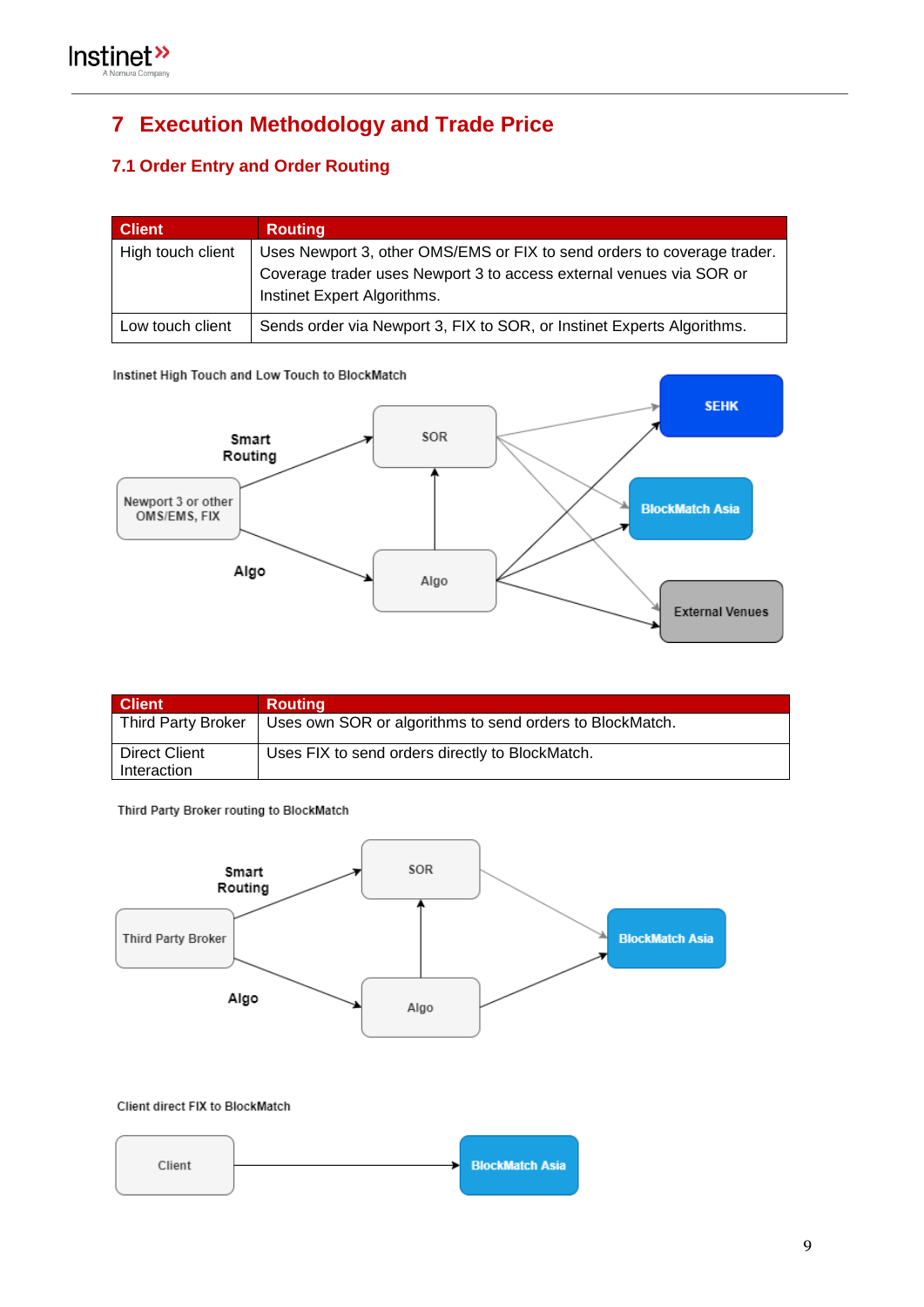#### <span id="page-9-0"></span>**7.2 Conditional Order Entry and Firm Up**



| <b>Outcomes</b>                                                                      |                                                                                                                                                         |  |  |
|--------------------------------------------------------------------------------------|---------------------------------------------------------------------------------------------------------------------------------------------------------|--|--|
| Both buyer and seller firm up                                                        | As described in the workflow above. Buyer has entered a firm                                                                                            |  |  |
| in same size as underlying                                                           | order for 500k shares and seller 250k shares. Trade executes                                                                                            |  |  |
| conditional order                                                                    | at mid-point of the primary exchange for 250k shares.                                                                                                   |  |  |
| Seller firms up in larger size                                                       | Seller increases size when firming up and responds with 400k                                                                                            |  |  |
| than underlying conditional                                                          | shares rather than 250k, and buyer enters firm order for 500k.                                                                                          |  |  |
| order                                                                                | Trade executes at mid-point of the primary exchange for 400k.                                                                                           |  |  |
| Buyer firms up in lesser size                                                        | Buyer enters firm order smaller in size than original conditional                                                                                       |  |  |
| than underlying conditional                                                          | at 200k shares, and seller in full original size of 250k. Trade                                                                                         |  |  |
| order                                                                                | executes at mid-point of the primary exchange.                                                                                                          |  |  |
| Seller fails respond to firm up<br>request to send a firm order                      | Buyer sends firm order and seller fails to respond. Buyers order<br>will execute against any matchable resting liquidity in the Limit<br>Crossing Book. |  |  |
| Both buyer and seller fail to<br>respond to firm up request<br>and send a firm order | No execution occurs.                                                                                                                                    |  |  |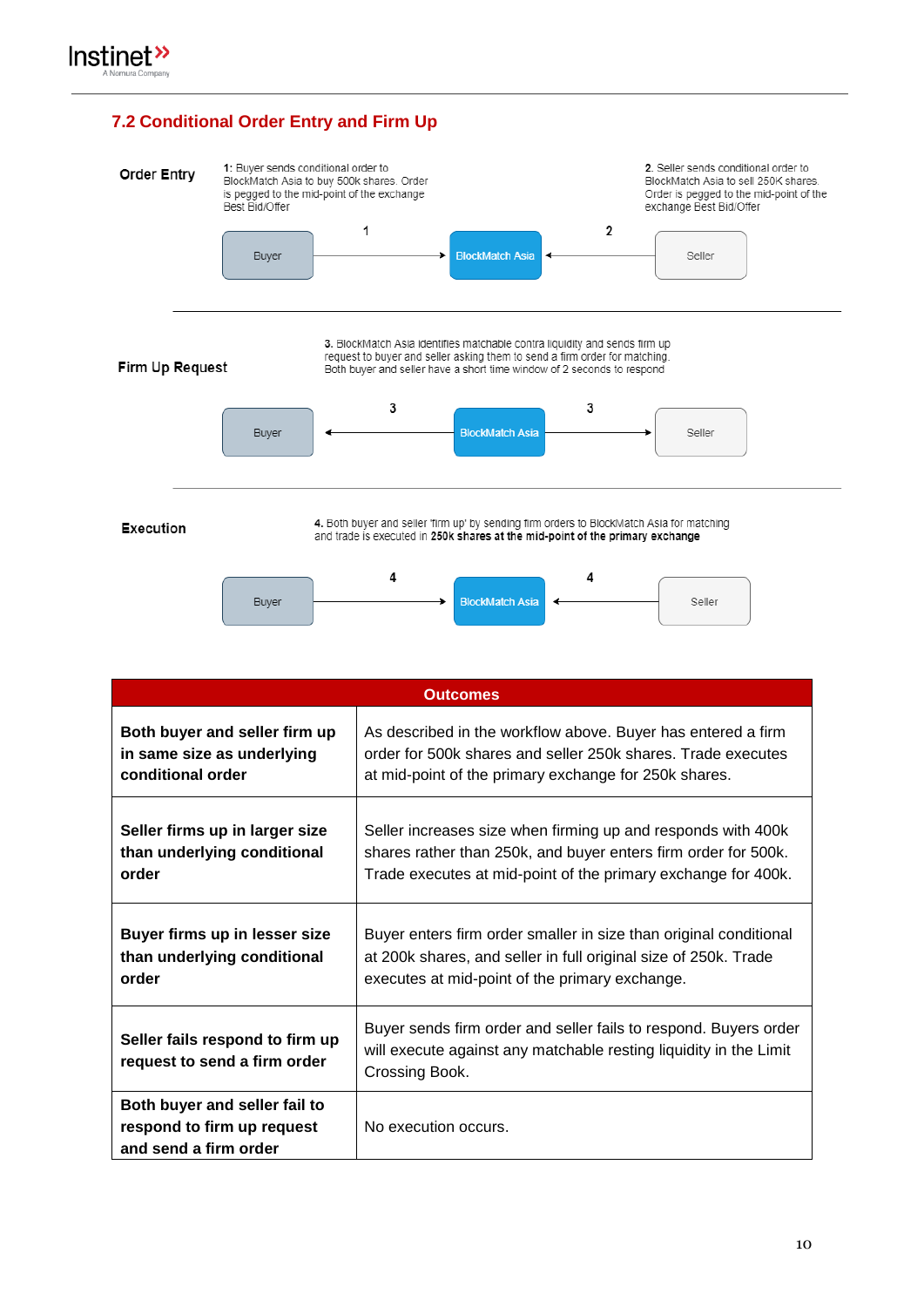

#### <span id="page-10-0"></span>**7.3 Onward Routing**

BlockMatch does not provide for routing of orders onwards to other liquidity pools.

#### <span id="page-10-1"></span>**7.4 Trade Price**

Within the Limit Crossing Book, Limit orders and pegged orders, can only cross at, or better than the best bid or ask published by SEHK at the time of execution. This also applies for stocks that triggered the volatility control mechanism. If trading at SEHK is a crossed book or in suspension BlockMatch will not execute trades. Market-On-Close orders will cross with an indicative price (previous close) and then re-price to the closing price once it is published.

#### <span id="page-10-2"></span>**7.5 Counterparty Selection**

Within BlockMatch, Instinet categorises clients based on the nature of their order flow within one of the following profiles:

- **Institutional:** Agency flows and agency algo users
- **Principal:** Nomura proprietary trading desk flow
- **Liquidity Providers**: Specialised liquidity providers (including low-latency strategies)
- Active Trader: Other latency sensitive participants (not restricted to liquidity provision strategies)
- **Partner Broker**: DMA flow from external brokers

Clients can choose to tailor their interactions to target one or multiple profiles (the default setting is to interact with all profiles). Counterparty selection requests should be directed to your Instinet relationship manager. Instinet may monitor executions, and in addition will review Counterparty Selection settings and execution reports monthly to ensure service integrity.

Clients have a MemberProfile: the category which the client belongs to, and TargetProfiles: the categories the client is willing to interact with.

- MemberProfile: maps a client to a profile, and is used to define the categories to which a client belongs.
- TargetProfile: maps a client to the profiles against which it is willing to cross. Each client can have any number of target crossing profile codes.

#### <span id="page-10-3"></span>**7.6 Priority**

Matching priority in the Limit Crossing Book is on a price, size, time basis meaning where there are several orders resting at the same price level, larger sized orders go to the top of the queue. Where orders at a given price level are of the same size, orders are then prioritised by time. Priority in the Market-on-Close Book is time only, as all orders are matched at the closing auction price. Priority in the Conditional Book is size, time, as all orders are pegged to the mid-point of the SEHK best bid offer. In addition, agency orders have priority over principal orders at any given price level.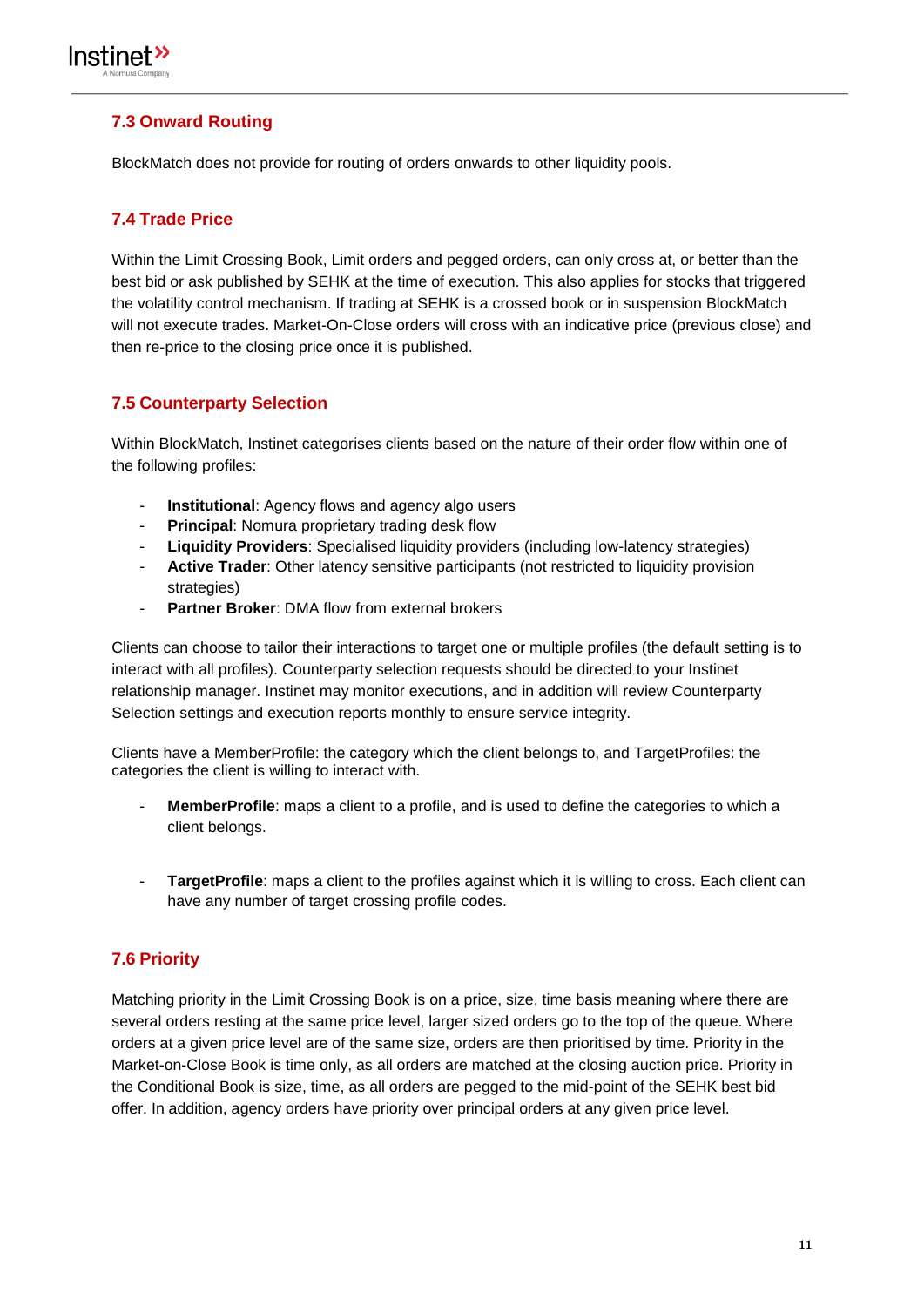

#### <span id="page-11-0"></span>**7.7 Order Types**

BlockMatch supports the following order types:

| <b>Order Type</b>      | <b>Comment</b>                                                                                                                                                                                                                                                                                                                                                                                            | <b>Priority</b>      |  |
|------------------------|-----------------------------------------------------------------------------------------------------------------------------------------------------------------------------------------------------------------------------------------------------------------------------------------------------------------------------------------------------------------------------------------------------------|----------------------|--|
| Limit                  | Limit Order is an order with a limit price                                                                                                                                                                                                                                                                                                                                                                |                      |  |
| Fill or Kill           | The order will be totally filled or cancelled immediately                                                                                                                                                                                                                                                                                                                                                 |                      |  |
| Immediate<br>or Cancel | The order will trade as much as possible and the have the residual<br>cancelled immediately                                                                                                                                                                                                                                                                                                               | Price, Size,<br>Time |  |
| Pegged                 | Multiple pegged order types supported:                                                                                                                                                                                                                                                                                                                                                                    | Price, Size,         |  |
| orders                 | <b>Primary Peg Types:</b>                                                                                                                                                                                                                                                                                                                                                                                 |                      |  |
|                        | $\circ$ Basic Primary Peg – pegged to the SEHK best bid or offer.<br>Order will dynamically move with the market up to the limit price.                                                                                                                                                                                                                                                                   |                      |  |
|                        | Primary Peg with Increments - pegged at user defined increment<br>$\circ$<br>away from the same side of the SEHK best bid or offer.                                                                                                                                                                                                                                                                       |                      |  |
|                        | Mid Peg Types:                                                                                                                                                                                                                                                                                                                                                                                            |                      |  |
|                        | Basic Mid Peg - pegged to the mid-point of the SEHK best bid<br>$\circ$<br>offer. Order will dynamically move with the market up to the limit<br>price.                                                                                                                                                                                                                                                   |                      |  |
|                        | Mid Peg with Increments - pegged at user defined increment<br>$\circ$<br>away from middle of SEHK best bid offer. Order will dynamically<br>move with the market up to the limit price.                                                                                                                                                                                                                   |                      |  |
|                        | Market Peg Types:                                                                                                                                                                                                                                                                                                                                                                                         |                      |  |
|                        | Basic Market Peg - pegged to the contra-side of the SEHK best<br>$\circ$<br>bid or offer. Order will dynamically move with the market up to<br>the limit price.                                                                                                                                                                                                                                           |                      |  |
|                        | Market Peg with Increments - pegged at user defined increment<br>$\circ$<br>away from the contra-side of the SEHK best bid or offer. Order<br>will dynamically move with the market up to the limit price.                                                                                                                                                                                                |                      |  |
| <b>MOC</b>             | Market-On-Close. Trades are executed at the day's SEHK closing auction<br>price. Clients will be sent indicative fills as they are matched using the<br>previous day's closing price, and are repriced to the day's closing auction<br>price, following completion of the SEHK closing auction. Trades will be<br>reported to SEHK on the following trading day using the "previous day's<br>trade" flag. | Time only            |  |

#### <span id="page-11-1"></span>**7.8 Minimum Quantity**

Clients can apply a minimum executable quantity, specified as a set number of shares on a per order basis.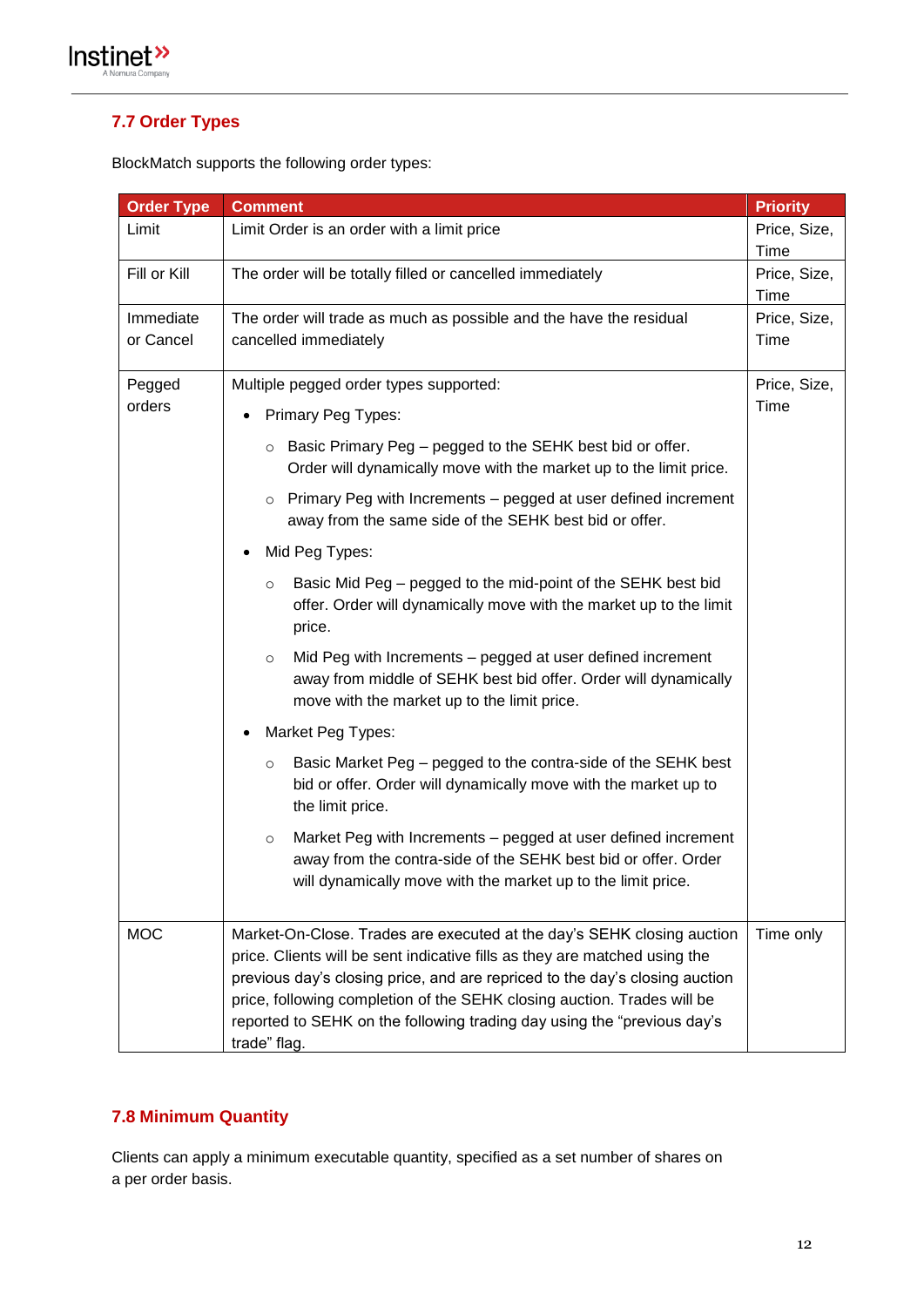

#### <span id="page-12-0"></span>**7.9 Tick Sizes**

| <b>Low Range</b> | <b>High Range</b> | <b>Price Step</b> |
|------------------|-------------------|-------------------|
| 0                | 9.999             | 0.001             |
| 0.25             | 0.499             | 0.001             |
| 0.5              | 9.999             | 0.001             |
| 10               | 19.998            | 0.002             |
| 20               | 99.995            | 0.005             |
| 100              | 199.99            | 0.01              |
| 200              | 499.98            | 0.02              |
| 500              | 999.95            | 0.05              |
| 1000             | 1999.9            | 0.1               |
| 2000             | 4999.8            | 0.2               |
| 5000 or above    |                   | 0.5               |

Tick Sizes in BlockMatch are defined as follows:

Orders entered into BlockMatch that have a limit price between the spread will be rounded conservatively; that is, for buy orders, downwards to the nearest price step and upwards for sell orders.

#### <span id="page-12-1"></span>**7.10 Quantity**

BlockMatch will accept board lots only. Any mixed or odd lot orders will be rejected. Board lots are defined and set by SEHK. The maximum order size is defined on a per-client basis as part of Instinet's standard pre-trade risk controls. There is no default maximum share/lot size for orders entered into BlockMatch.

#### <span id="page-12-2"></span>**7.11 Side**

BlockMatch will support Buy and Long Sell only. Any other side will be rejected.

#### <span id="page-12-3"></span>**7.12 Supported Securities**

BlockMatch will support trading of all securities tradeable on SEHK that have the same settlement process as an ordinary stock. This includes ordinary stocks, exchange traded funds, but not bonds. Orders for SEHK bonds will be rejected.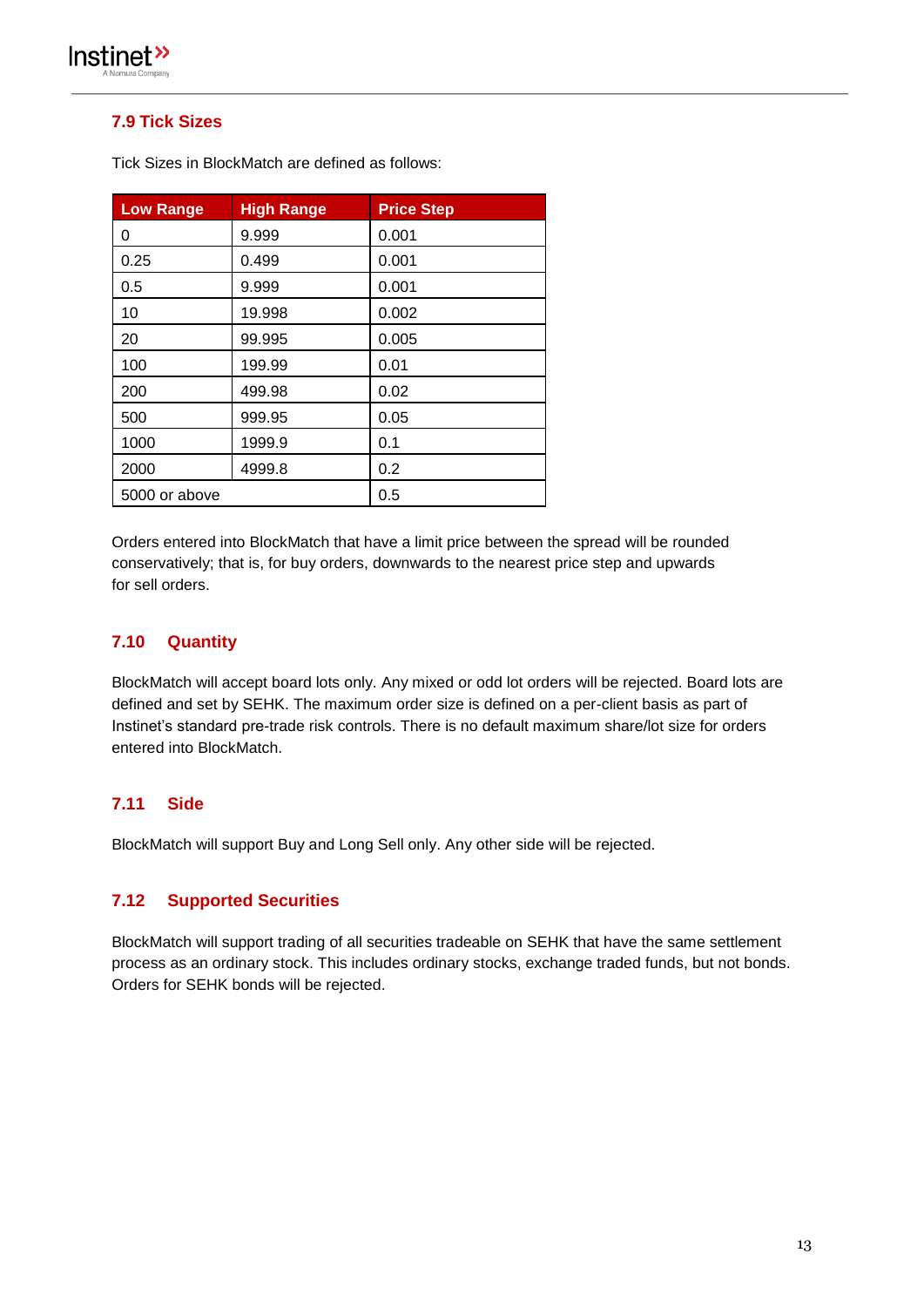## <span id="page-13-0"></span>**8 Cancellation and Amendment Process**

#### <span id="page-13-1"></span>**8.1 Client Cancellation**

Clients are able to cancel orders sent to the BlockMatch Limit Crossing or Conditional Book at any time until they become fully filled. Market-On-Close orders may be cancelled at any time, but once an indicative fill has been issued, that part of the order can no longer be cancelled.

#### <span id="page-13-2"></span>**8.2 Client Amendment**

Clients are able to modify the quantity and price of their orders in the Limit Crossing Book subject to price, size, time priority. In the Conditional Book size, time priority and time priority in the Market-On-Close Book. Amended orders are timestamped with time amended and prioritised accordingly.

#### <span id="page-13-3"></span>**8.3 Trade Cancel/Trade Correct**

Instinet has discretion to cancel/correct a trade that has already occurred on BlockMatch. This facility is not generally available and will only be used to correct genuine errors of faults. Trades already reported to the exchange cannot be cancelled/corrected by Instinet, as they are subject to the Rules of SEHK.

#### <span id="page-13-4"></span>**8.4 Force Cancel**

In the event of a force majeure, connectivity problems, clearly anomalous trades or other relevant and genuine emergency situations, Instinet reserves the right to force cancel an order in BlockMatch, if in Instinet's absolute discretion, such a cancellation is required. Impacted participants will be notified for any such cancellations.

Orders outstanding in BlockMatch after trading hours will be cancelled back to clients. They will not roll over to the next trading day.

#### <span id="page-13-5"></span>**8.5 Contingency Arrangement**

If BlockMatch is not operational due to a system failure, data services failure or any other reasons, unexecuted orders may be either cancelled, or held pending resolution of the incident. Instinet will use appropriate communication channels to inform impacted clients of the causes, or possible causes and to confirm the way orders will be handled.

## <span id="page-13-6"></span>**9 Aggregation**

Orders are not aggregated in BlockMatch.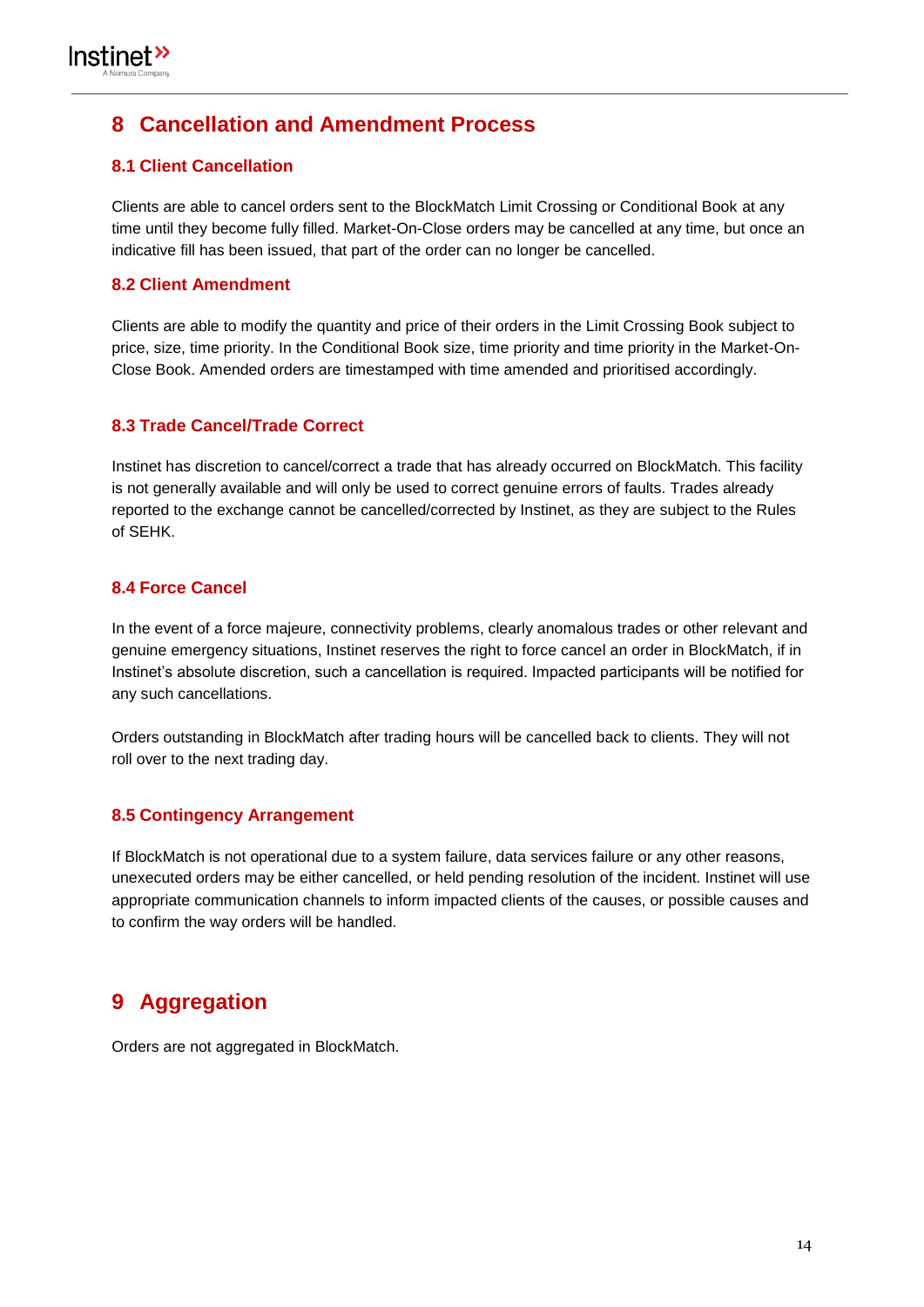

## <span id="page-14-0"></span>**10 Self-Crossing**

By default, all clients can execute against their own contra orders in BlockMatch. If required, the default setting can be changed and clients and switch off self-crossing. Clients are expected to have controls in place to ensure compliance with relevant rules, particularly regarding prevention of wash trades.

## <span id="page-14-1"></span>**11 Internal Control Process**

#### <span id="page-14-2"></span>**11.1 Stock Suspension**

There will be no trading of stocks during any crossing time in BlockMatch if the stock is in suspension at SEHK. In the case of a Market-On-Close cross, if after the preliminary match the stock becomes suspended from trading, Instinet will still execute the match if a Closing price is ascertainable by Instinet. The indicative trade will be cancelled if a Closing price cannot be determined by Instinet.

#### <span id="page-14-3"></span>**11.2 Price Range Checking**

BlockMatch will allow matching of orders in the Limit Crossing Book at or better than the best available bid and offer on SEHK at that point in time. Orders more aggressively priced (but still within Instinet's pre-trade risk controls set up on a per client basis) will be rounded down to the far touch price and more passively priced orders will rest in the book until they come into range or BlockMatch closes for the day.

#### <span id="page-14-4"></span>**11.3 Schedule of Internal Users**

In order to provide monitoring, support, governance, and operational assistance to clients, the following Instinet users have access to certain data within BlockMatch:

| <b>Department</b>     | <b>Title</b>                                 | <b>Real-time</b><br>visibility? | <b>Reason for Access</b>                                 |
|-----------------------|----------------------------------------------|---------------------------------|----------------------------------------------------------|
| Technology            | <b>Asia Trading Operations</b>               |                                 | Application support                                      |
|                       | <b>Product Strategy</b>                      | N                               | Product support                                          |
| Operations            | Middle Office/settlements                    | N                               | Allocations, booking, clearing and<br>settlement         |
| Legal &<br>Compliance | Compliance                                   | N                               | Trade surveillance and monitoring                        |
| <b>Front office</b>   | Electronic coverage                          | N                               | Account coverage for clients                             |
|                       | Responsible officers/<br>regulatory managers | N                               | Supervision and Management                               |
|                       | <b>Head of Liquidity Strategy</b>            | N                               | Managing development of ALP<br>liquidity and performance |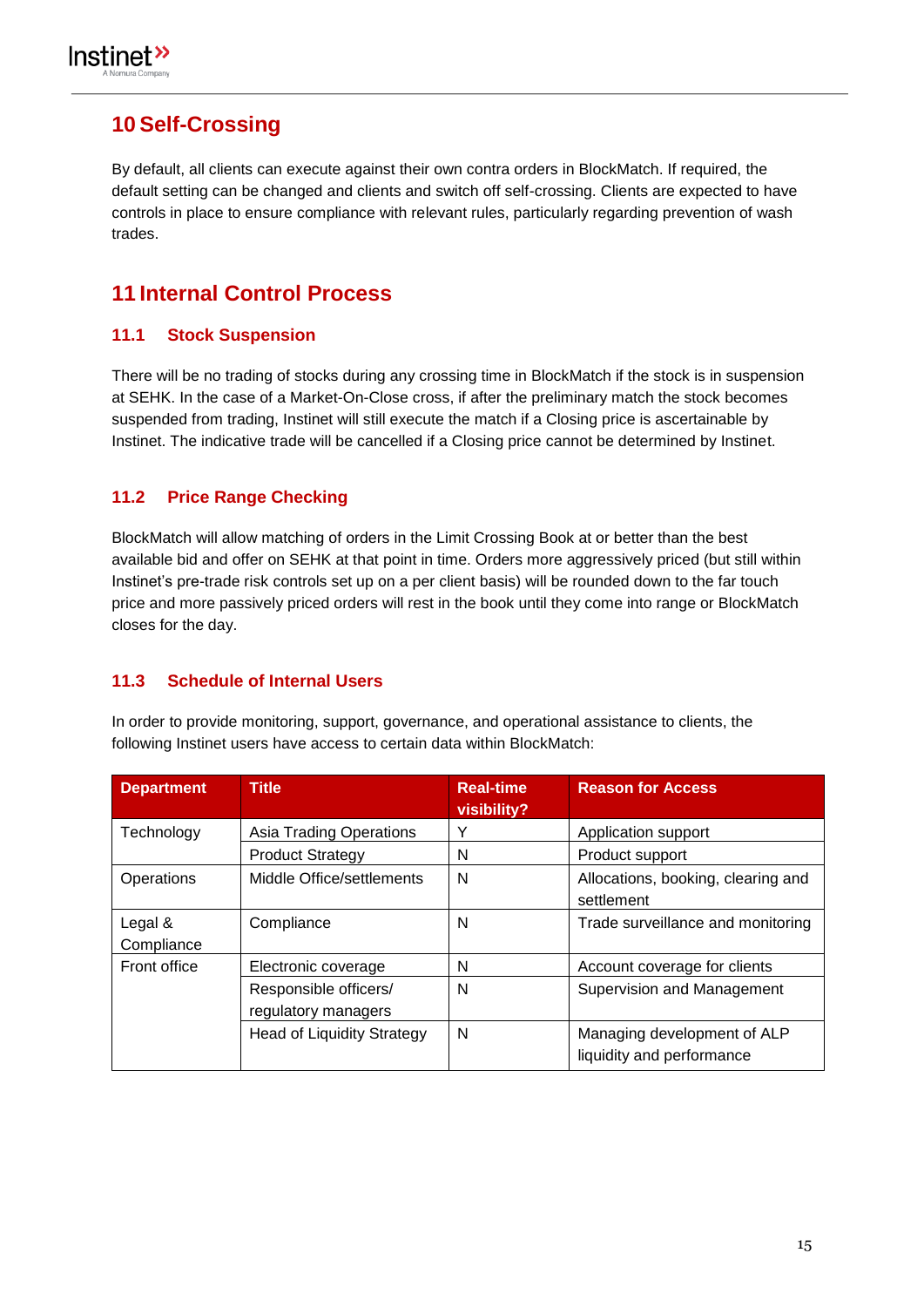

## **12 Settlement**

Clearing and settlement follows the existing post trade processes of SEHK. As transactions are reported to SEHK with a tag indicating the trade date to be the actual date of the transaction. Clearing and settlement will conclude in the usual manner in accordance with the rules, regulations and procedures of SEHK. Participants are required to inform themselves of these rules, regulations and procedures and adhere to them in accordance with Instinet's usual terms of business for trading SEHK.

Participants are reminded that settlement of transactions will take place in accordance with CCASS Operational procedures. This includes changes to settlement timing due to typhoons, black rainstorms and other contingency events.

**Disclaimer**